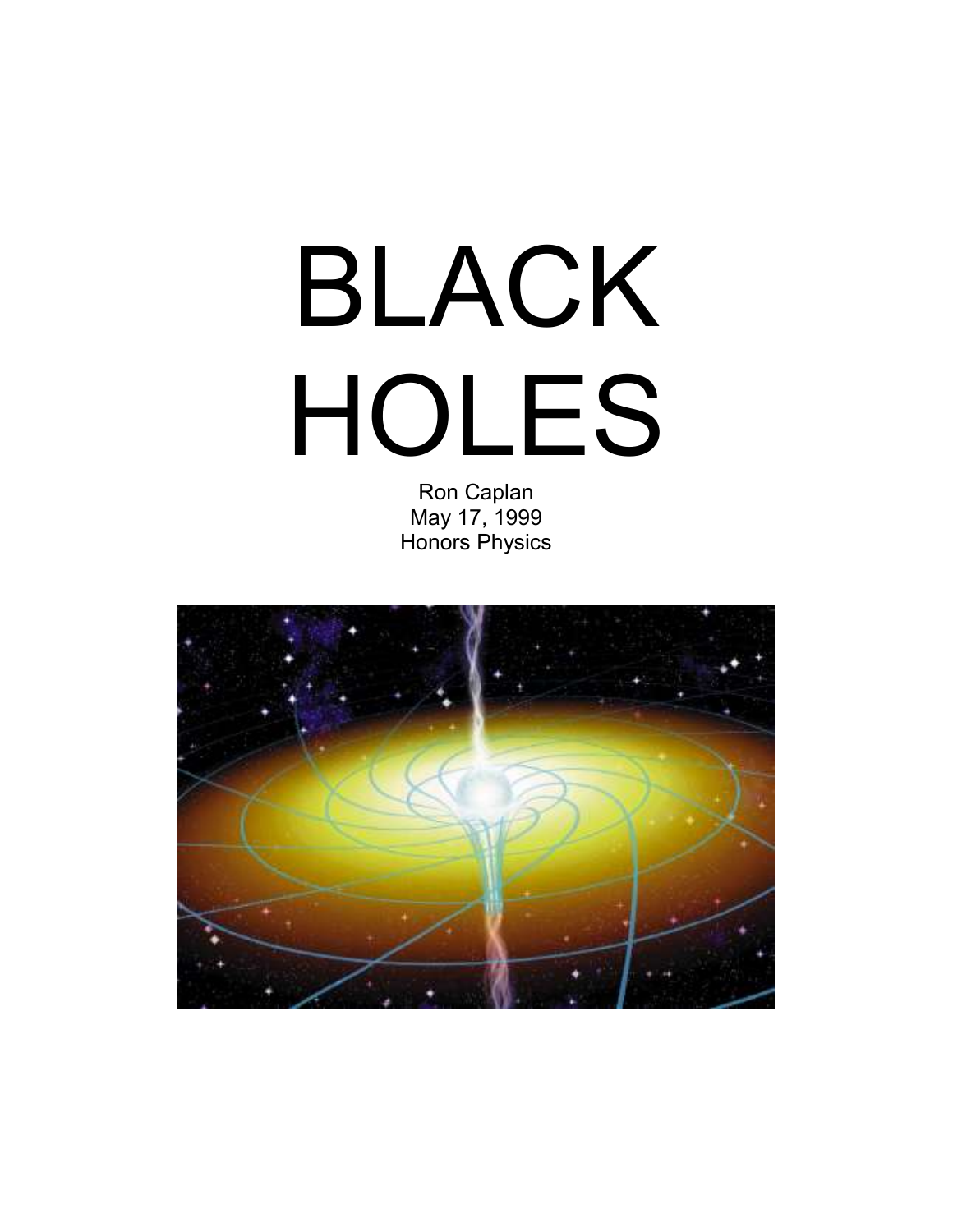### Characteristics and Properties of Schwarzschild Black Holes

Many people have heard of the strange celestial objects called black holes, but only a small percentage of them really know what they are. Some people have a vague image in their mind of a huge black "hole" in space sucking tons of things into it, swirling and destroying everything. While this image is somewhat accurate, it gives nothing as to the structure or reality of these objects. There are two kinds of back holes theorized. One is the Schwarzschild, which is a non-rotating, non-charged, symmetrically spherical black hole and the other is a Kerr black hole, one which is rotating, and spherical. Since the Kerr black hole is much more complicated than the Schwarzschild, more emphasis will be put on describing the latter.

# **Formation of a Black Hole**

One way a black hole forms is when a massive star collapses. Stars are basically huge continuous hydrogen bombs. The fusion reactions going on in the center of a star shoot hydrogen out towards the surface. This counteracts the gravitational pull of the stars own mass, and keeps the star stable. When the hydrogen in the center of a star runs out, the force of the gravity of the star overpowers the force of the outward fusion, because the fusion has stopped. When this happens, the star implodes, getting more and more dense. If the star is less than 1.4 solar masses, it will collapse into a white dwarf star. If it is between 1.4 and 3 solar masses, it will collapse into a neutron star. However, if the star is 3 solar masses or more, it becomes so dense and small that it reaches it"s critical radius (Schwarzschild radius), or event horizon, which is the point where the speed necessary for anything to reach escape velocity is higher than the speed of light, and therefore nothing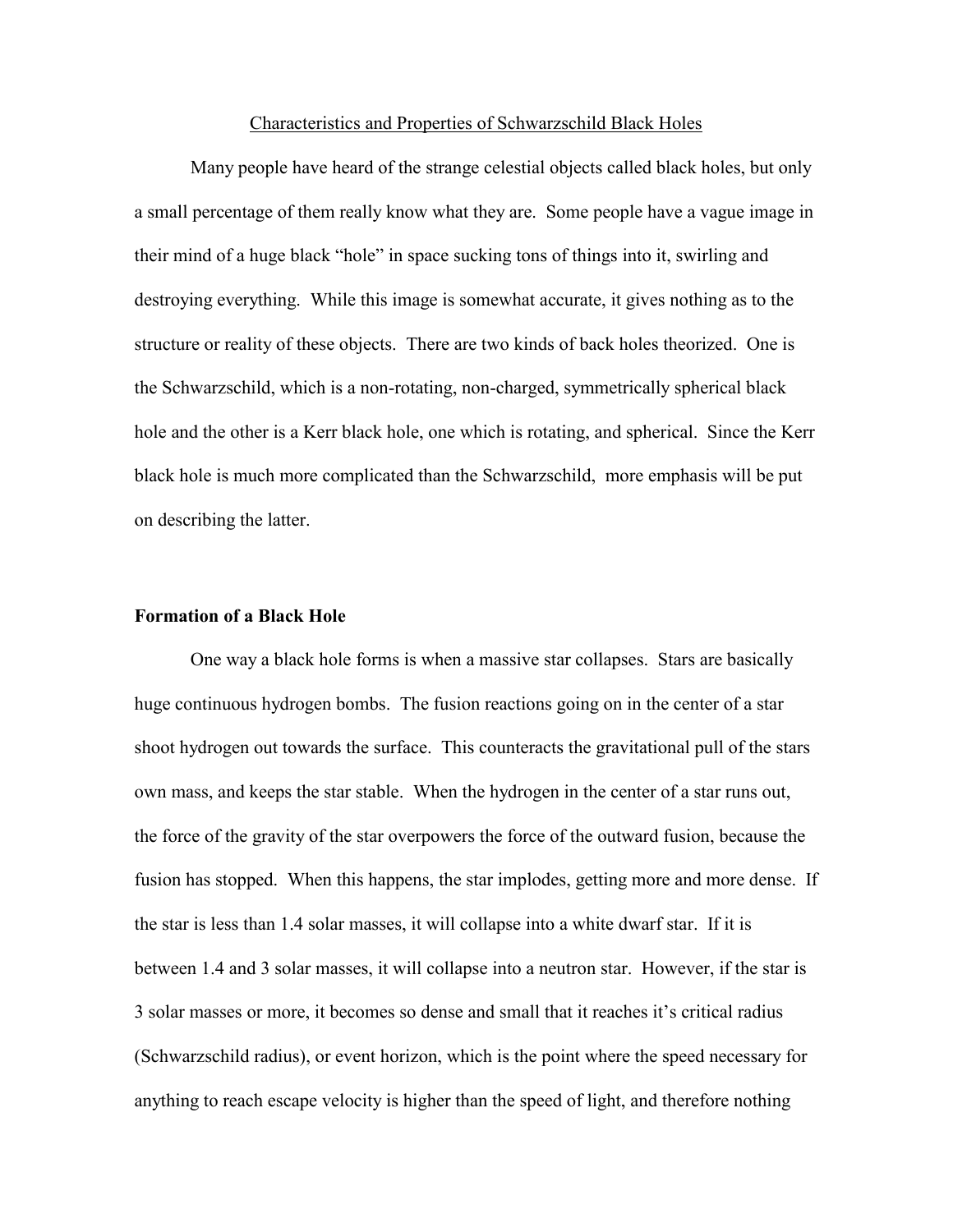can escape, and the star becomes a black hole. As the star is collapsing, the event horizon expands outward as more mass is added to the black hole because of the definition of the Schwarzschild radius. The expansion is continuously slower, and stops when all the mass has passed through it. Before this happens, an 'apparent' event horizon appears:



This apparent horizon occurs because light that was trying to escape the star during the collapse, gets held back by the enormous gravity, and then no longer expands, and may even contract. This is called a trapped surface, and if it is neither expanding nor contracting, it is called the apparent horizon and cannot be outside the event horizon. Eventually the event horizon stops expanding and both horizons coincide.

Another method of how a black hole forms is believed to have only been in the early universe. This method involves extreme compression of matter by external forces, down to the critical radius of the mass of the matter. These black holes can have any mass since they aren"t created by stars and are called primordial black holes. It is believed that these kinds of black holes could have formed in the early universe because conditions existed which had high enough temperatures and pressures. Primordial black holes may also account for the missing hydrogen and helium that theorists have calculated should exist after the big bang. The hydrogen and helium may have been consumed by enormous primordial black holes in the early universe.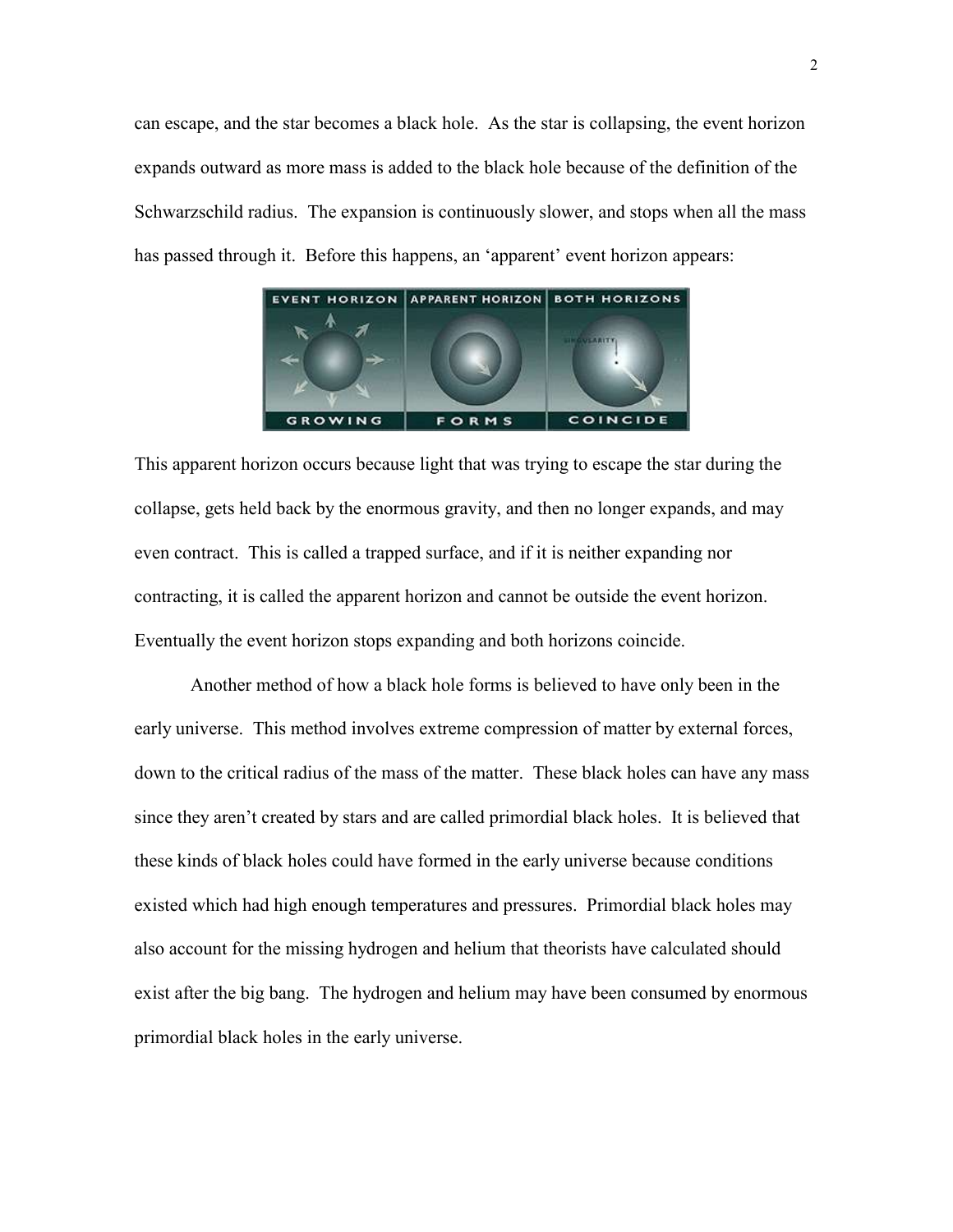# **Tidal Forces**

Tidal force is the difference in gravitational force of an object. For example, from a persons head to their toe, measured in g"s. The tidal forces of a black hole acting on matter increase rapidly as the distance from the black hole decreases. It follows the relation:

 $M/r^3$ 

where *r* is the distance from the black hole, and *M* is the mass of the black hole.

The tidal forces stretches matter radially, and also compresses it laterally forming long thin strings.

## **Gravitational Bending of Light**

All objects with any mass bend light, but it is hardly noticeable. In a black hole, the gravity is so strong that the light is bent and curved around it a lot. This creates two or more virtual images for every real object, when looked at from one side of the black hole.



The light that goes directly towards the black hole, and any light that comes to within 1.5 Schwarzschild radii of the black hole, falls into it. The light rays that are nearer to the black hole are pushed out more, so images appear compressed radially.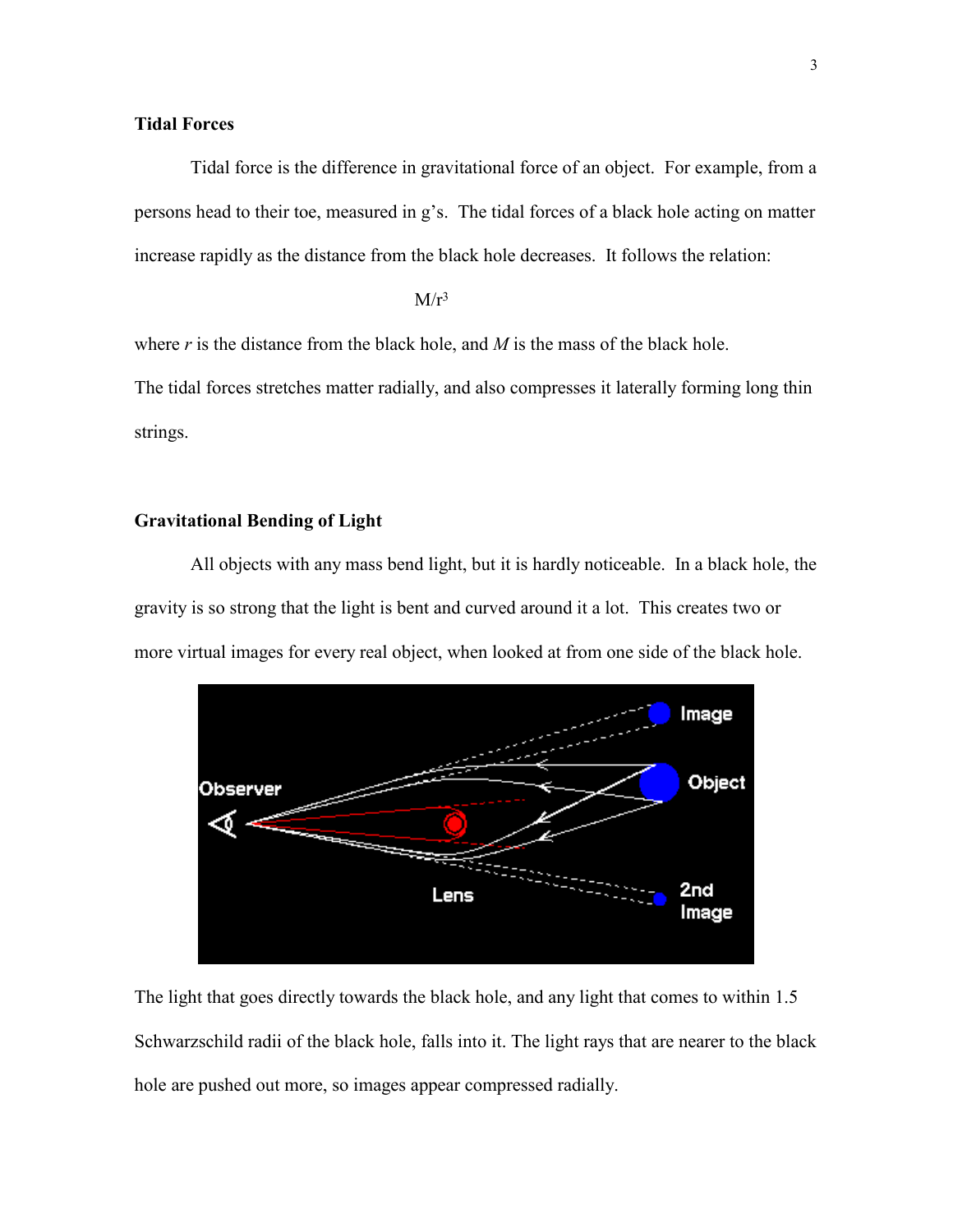## **Orbits Around a Black Hole**

A black hole is not an inescapable object. As long as anything is outside the event horizon, it is physically able to leave the pull of a black hole or orbit around it. The closest orbit that remains stable is at 3 Schwarzschild radii. Inside this distance, the orbits are not stable, and matter eventually falls towards the black hole. At 1.5 Schwarzschild radii from the center of a black hole, only light can travel fast enough to maintain an orbit. Because of this, the area at this distance only contains protons, and is therefore called the proton sphere.

The period of orbits is proportional to the mass of the black hole. However, inside the distance of 3 Schwarzschild radii, relativity affects already start to occur making the period of orbits viewed from far away, seem longer.

For all orbits around a black hole, Kepler's  $3<sup>rd</sup>$  law applies, but only with proper definitions of radius and period:

G M t<sup>2</sup> / 
$$
(2\pi)^2 = r^3
$$

where *G* is Newton's gravitational constant, *M* is the mass of the black hole, *t* is the period as seen from an outside observer at infinite distance, and *r* is the circumferential radius, so that  $2\pi r$  is the circumference of a sphere at radius r. The actual period as experienced from the thing in orbit is less by a factor of  $(1 - \text{Rs}/r)$ , as taken from the Schwarzschild Geometry.

## **Schwarzschild Geometry**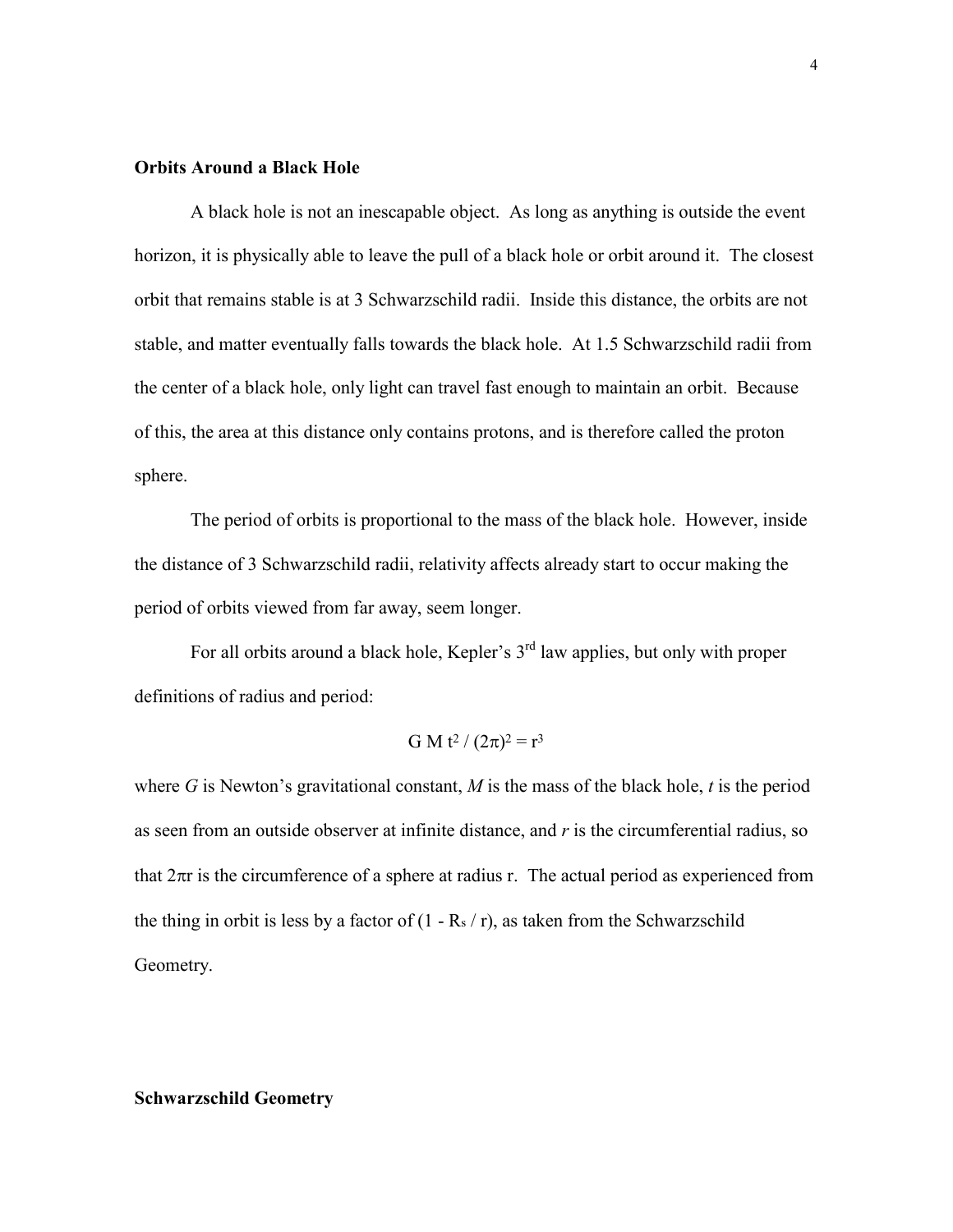In 1915, Karl Schwarzschild derived a geometry to describe space-time in empty space surrounding any spherical mass:

$$
ds^{2} = -(1 - Rs / r) dt^{2} + (1 - Rs / r)^{-1} dr^{2} + r^{2} do^{2}
$$

In this complex equation,  $c = 1$ , *ds* is the absolute value of the distance between two events in space and time, *t* is a universal time coordinate, and *r* is the circumferential radius as described before. This geometry is used often to describe the effects at the event horizon, and to describe the structure and curvature of space-time in the black hole.

Schwarzschild also found the evaluation of the critical radius (called event horizon) to which when any spherical mass is compressed down to the size of this radius, it would continue to collapse into a singularity at the center and become a black hole. The equation of the critical radius, or Schwarzschild radius is:

$$
R_s = 2GM/c^2
$$

where  $R_s$  is the radius of the event horizon, G is Newton's gravitational constant, M is the mass of the object, and *c* is the speed of light.

#### **The Event Horizon**

The event horizon, Rs, is the point of no return for a black hole. Once anything is inside it, it must continue on into the singularity at the center of the black hole just as time must continue to move forward. The time passed by an object falling into the horizon, as observed from far away, seems to slow down to infinity, never ever reaching the event horizon. However, this is only an optical effect caused by the rays of light. Once the object passes through the horizon, none of the light emitted can escape for outside observations. The light emitted right before crossing the threshold, becomes ever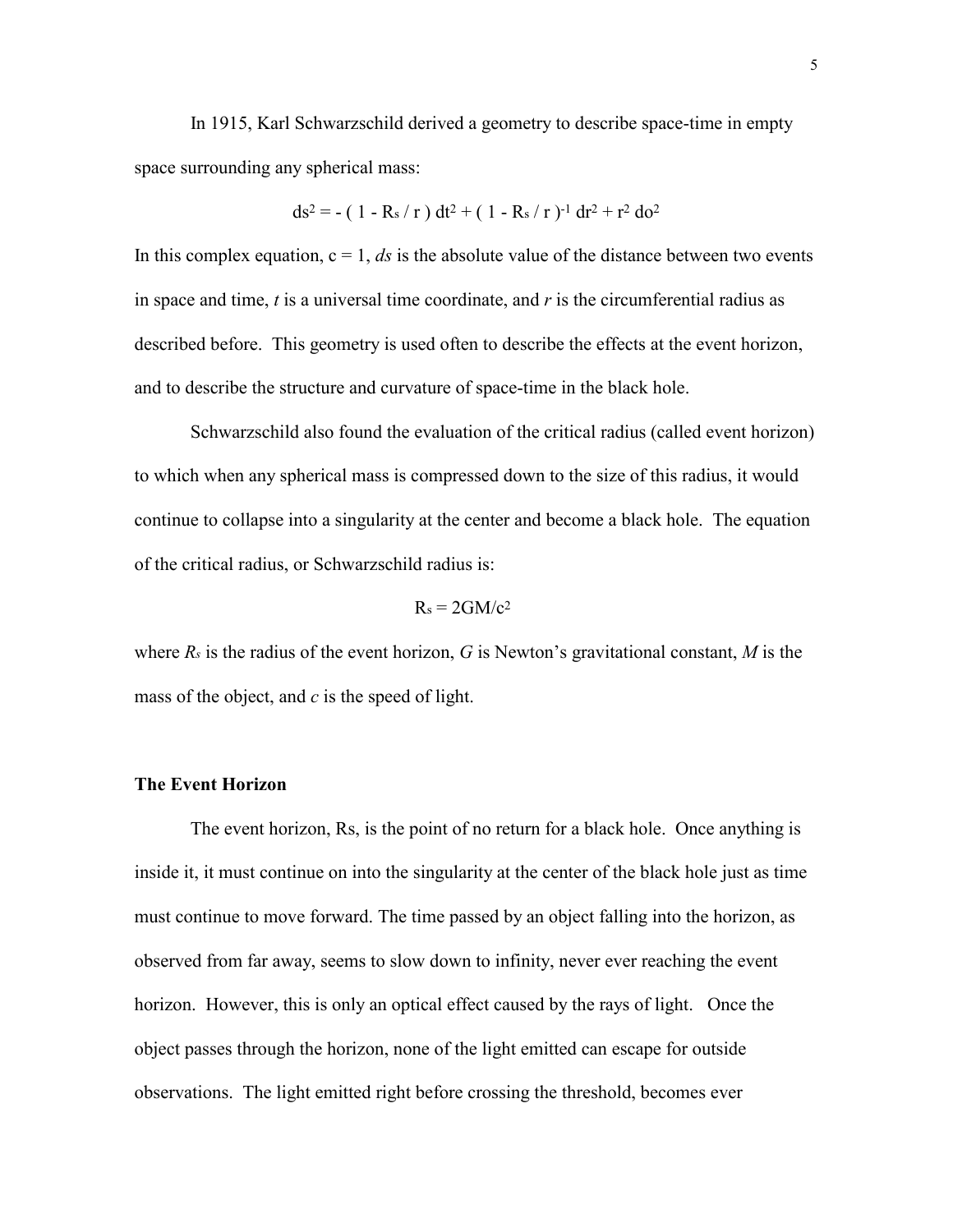increasingly redshifted or 'dimmed' until the last photon is emitted. This is because the event horizon is a lightlike surface in that light can actually stand still at the surface because general relativity shows that the surface is traveling at the speed of light; as something falls in, to its perspective, the event horizon is approaching at the speed of light right at the threshold. As the distance *r* increases from the horizon, more light is able to be seen because it is not redshifted or "held back" as much. From the point of view of the object falling into the horizon, time passes normally and it goes through the horizon, and continues on into the singularity.

## **The Singularity**

The singularity is the center of the black hole. Anything that falls through the event horizon ends up in the singularity. It is a point of infinite density and infinite curvature of space-time. It would seem that all common laws of physics do not exist at this singularity. This makes it very difficult to explain what happens at the singularity. New theories such as quantum gravity and superstring, may give some answers.

## **Wormholes and White Holes**

In a Kerr black hole, it is theoretically possible for an object"s matter to avoid the central singularity. For the rotating charged black hole, timelike wormholes can act as a gateway to disconnected regions, or, other universes. At the entrance to such a wormhole, an infinite speed-up of time would occur. That is, from a particle"s point of view, it would see, in a flash, the universe accelerate in time until its end before entering the wormhole. However, as the observable universe speeds up, the light is infinitely blueshifted, which in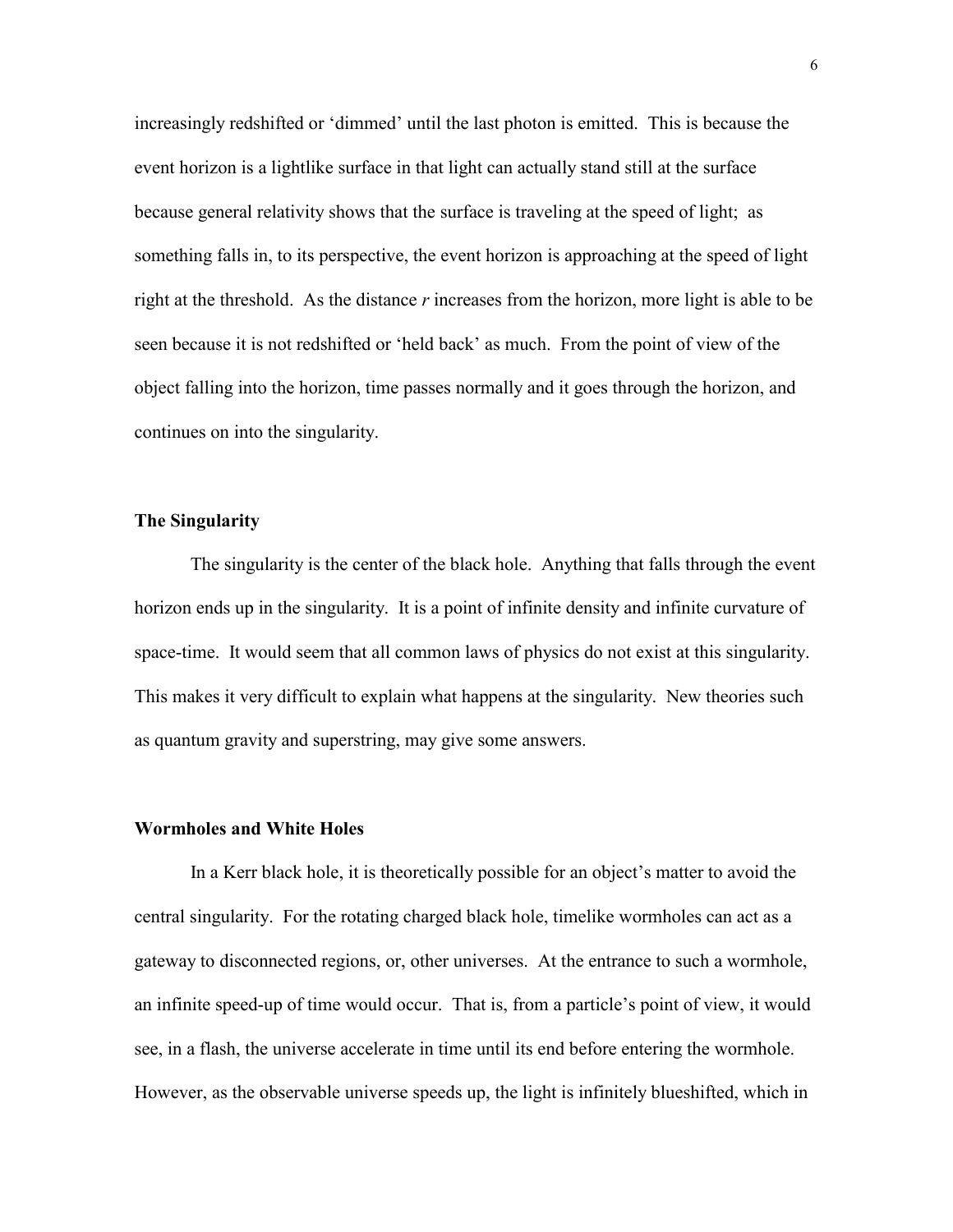turn could cause a different singularity to occur from the wormhole, destroying the wormhole itself. Also, the wormholes themselves would be unstable by nature due to gravitational forces, and could fly apart. If not however, the particle would ideally travel through the wormhole and appear in a parallel universe out of a white hole, which is a black hole running backwards through time (although white holes would violate the  $2<sup>nd</sup>$  law of thermodynamics, general relativity does not know the way cause and effect go, because it is time symmetric). Even so, this would be impossible because the particle would only be able to enter a horizon in one direction, so would become trapped in the singularity between the two holes (white and black depending on the direction of time), but it would be able to see light singles from both universes. The only way for the particle to travel between universes is if there is an exotic matter shell around the "throat" of the wormhole threshold. This shell of exotic matter would have negative mass and positive surface pressure. The negative mass lets the throat of the wormhole lie outside the horizon, so the particle can travel through it, while the positive surface pressure prevents the wormhole from collapsing.

## **Hawking Radiation**

Black Holes may make it seem that they will never die out, that because nothing can go faster than the speed of light, no energy or matter can escape it. However, a theory created by Stephen Hawking involving quantum mechanics may make it possible for black holes to decrease in mass and energy, and eventually evaporate completely. In the field of quantum mechanics, there is something called Heisenberg's principle of uncertainty. It states that at a specific moment, a particles position in space or it"s momentum can be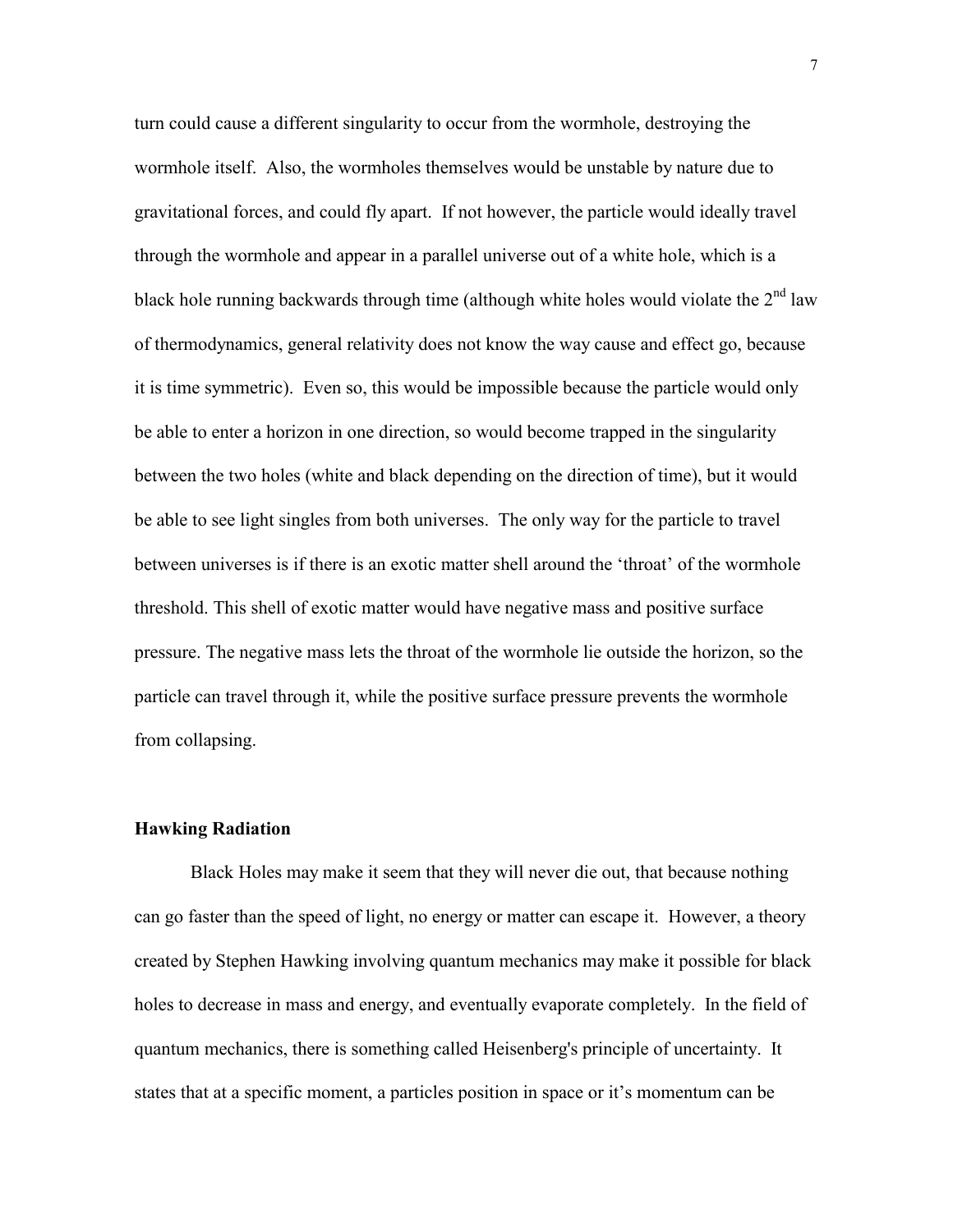measured with preciseness, but not both. This means that if greater preciseness of a particles momentum is wanted, preciseness of the position will be lost. Because of this, it can never be said that anything is zero or that a vacuum is empty. At any moment, a prediction of the creation and elimination of a particle-antiparticle pair can be made. This creation-elimination would occur in such a brief period of time, that it would be all but impossible to detect.

The theory of Hawking Radiation states that in the empty space just outside the event horizon of a black hole, these virtual particle-antiparticles can be created, and if only one of the pair of particles falls into the black hole, and the other escapes, than the particle escaping becomes real, and the particle falling in remains virtual. This virtual particle has to have a negative mass-energy due to the conservation of energy. Because of this, the black hole loses mass and energy, and eventually may evaporate completely.

# **Information Paradox**

One important aspect of quantum mechanics is reversibility, that no matter what changes occur in particles, no matter what happens to them, that by going backwards in time, the information about then can be recovered. If this is proven not to hold true, then it implies that energy can be created or destroyed, which would violate conservation of energy.

Black holes have been called "hairless" in that the only things that determine what form a black hole has is its mass and rotation. It does not matter what it was formed from. If this is true, then information is lost in the black hole which in turn, would violate reversibility. This would cause an "information paradox". One theory to solve the paradox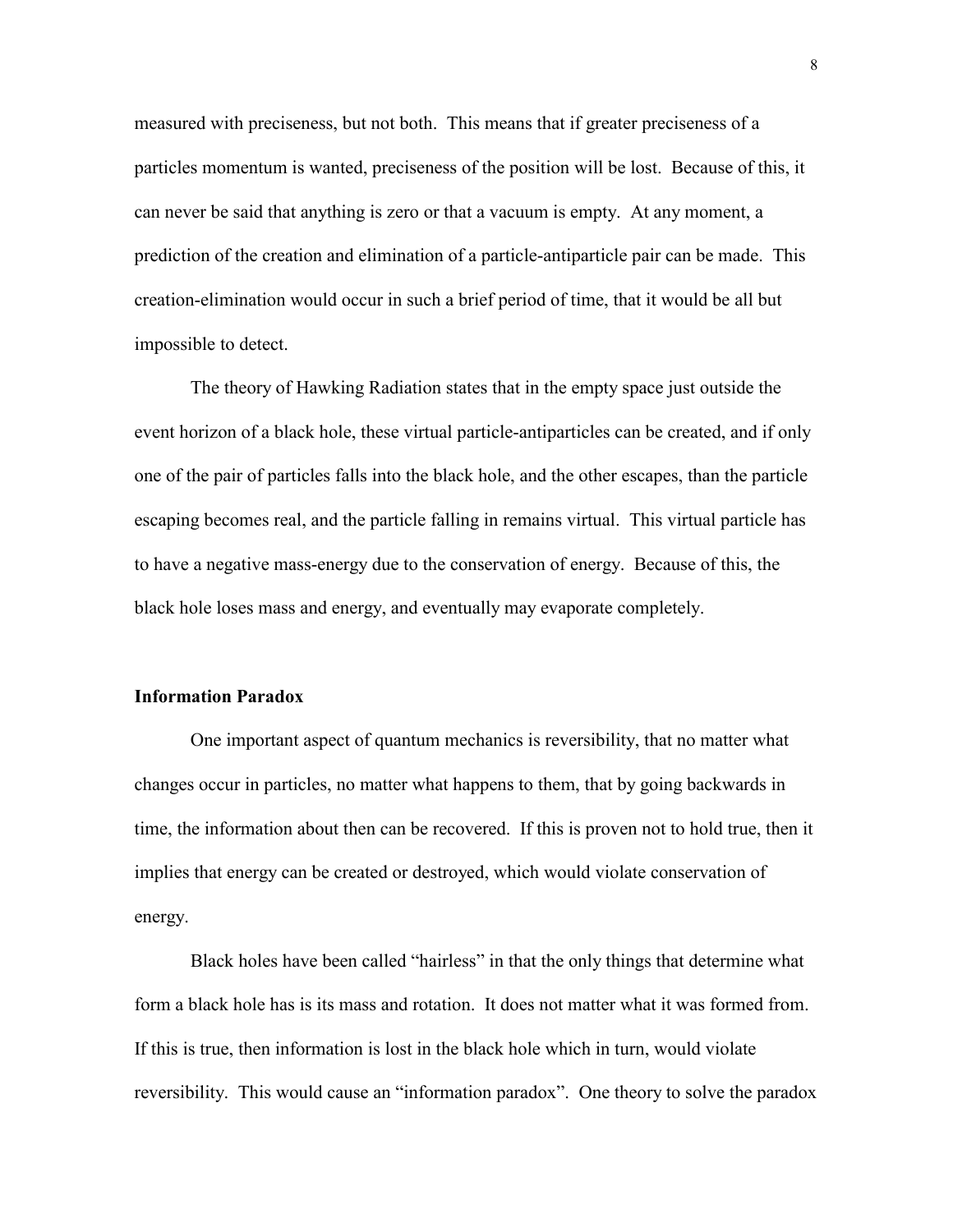is that perhaps the Hawking Radiation which is emitted from the event horizon, carries out information from the black hole. However, this has not been proven.

Black holes will remain an object of study for countless years. A lot is now know about them, and proof of their existence has been circumstantially found. They will most likely lead to the development of new physics, especially new theories in relativity.